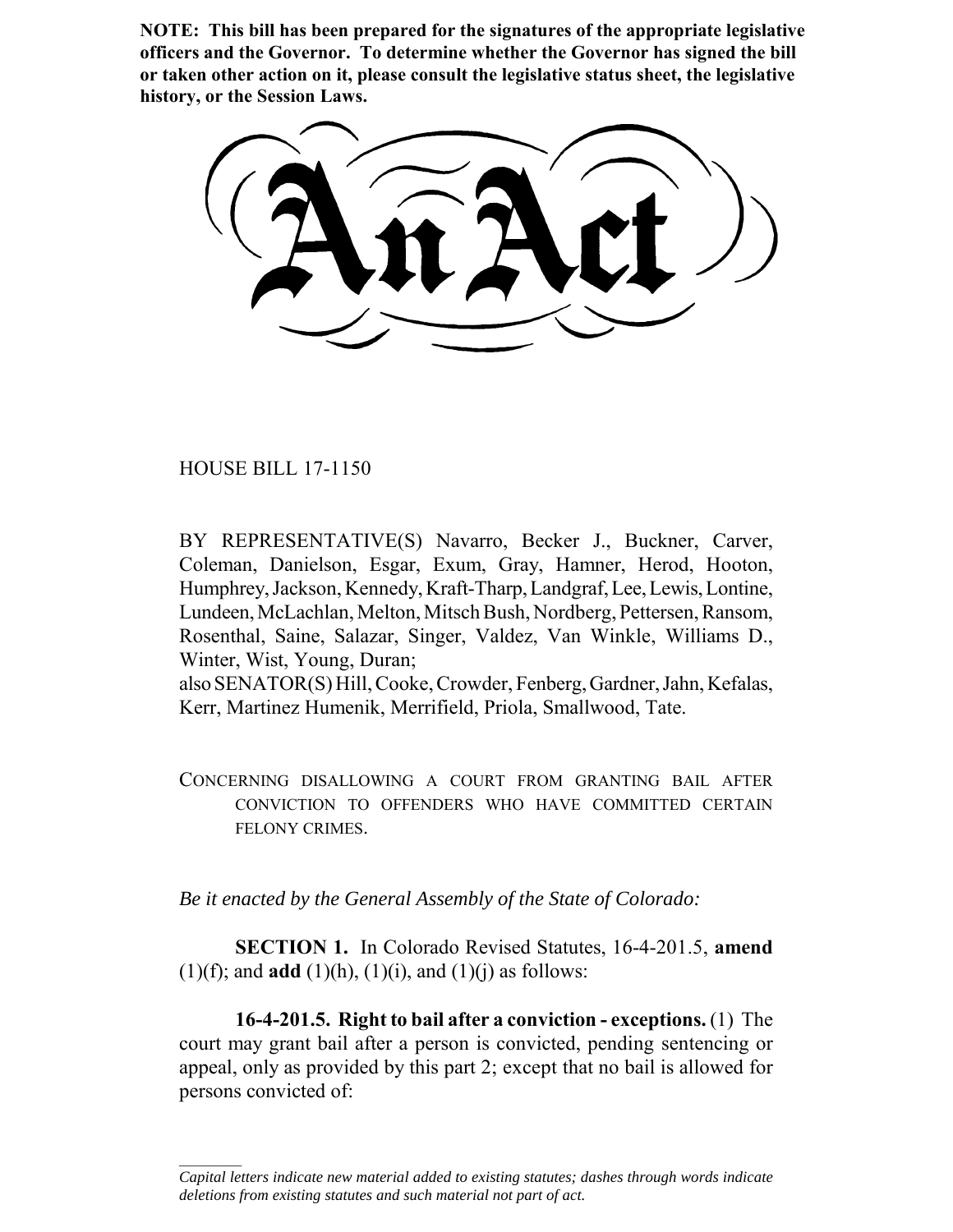(f) A crime of possession of a weapon by a previous offender, as described in section 18-12-108 (2)(b), (2)(c), (4)(b), (4)(c), or (5); C.R.S.; or

(h) A CLASS 5 FELONY ACT OF DOMESTIC VIOLENCE, AS DESCRIBED IN SECTION 18-6-801 (7);

(i) A SECOND OR SUBSEQUENT OFFENSE FOR STALKING THAT OCCURS WITHIN SEVEN YEARS AFTER THE DATE OF A PRIOR OFFENSE FOR WHICH THE PERSON WAS CONVICTED, AS DESCRIBED IN SECTION 18-3-602 (3)(b); OR

(j) STALKING WHEN THERE WAS A TEMPORARY OR PERMANENT PROTECTION ORDER, INJUNCTION, OR CONDITION OF BOND, PROBATION, OR PAROLE OR ANY OTHER COURT ORDER IN EFFECT THAT PROTECTED THE VICTIM FROM THE PERSON, INCLUDING BUT NOT LIMITED TO STALKING, AS DESCRIBED IN SECTION 18-3-602 (5).

**SECTION 2. Act subject to petition - effective date.** This act takes effect at 12:01 a.m. on the day following the expiration of the ninety-day period after final adjournment of the general assembly (August 9, 2017, if adjournment sine die is on May 10, 2017); except that, if a referendum petition is filed pursuant to section 1 (3) of article V of the state constitution against this act or an item, section, or part of this act within such period, then the act, item, section, or part will not take effect unless